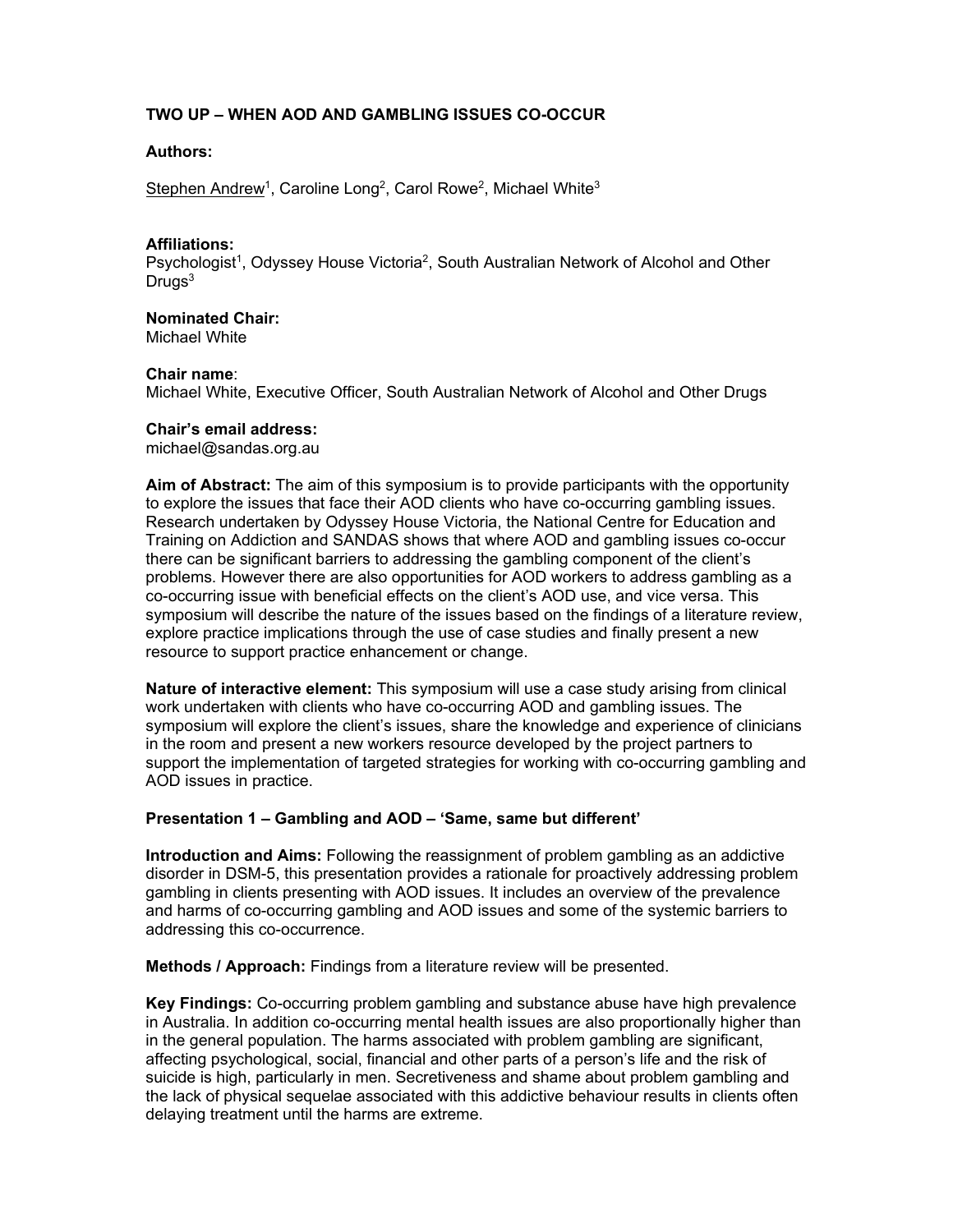**Discussion and Conclusions:** AOD workers are well placed to identify problem gambling issues, skilled in practices that will assist the client to deal with them (CBT, motivational interviewing), or act as a warm referral point to a specialist gambling service. Early, sensitive investigation by alcohol and other drug clinicians provides an opportunity for early intervention with the potential to prevent/moderate escalating harms.

### **Presenting Authors:**

Caroline Long<sup>1</sup>, Michael White<sup>2</sup>

#### **Affiliations:**

Odyssey House Victoria<sup>1</sup>, South Australian Network of Alcohol and Other Drugs<sup>2</sup>

## **Presentation 2 – Two Up – Case study exploring the co-occurrence of gambling and AOD issues**

**Introduction and Aims:** This presentation will use a narrative case study derived from practice to explore the issues of co-occurring gambling and AOD issues. The case study will be presented by Stephen Andrew, a highly experienced clinician working across gambling and AOD.

**Design and Methods:** Stephen will lead a discussion of the case study, exploring how practitioners may recognise and address the complex issues that arise from the cases.

**Key Findings:** Problem gambling behaviour is a complex presentation of material from interconnecting contexts. When alcohol is part of this presentation, this complexity is amplified.

**Discussion and Conclusions:** Addressing gambling, which can be perceived by clients to have greater stigma than AOD issues can be challenging. However the complex interaction between gambling and substance use means that dealing with them in isolation is often less effective than addressing them together.

**Implications for Practice or Policy:** Better understanding of gambling as a co-occurring issue for clients can enhance a clinicians ability to assist clients with their AOD issues, some of which may be intrinsically liked with their gambling.

#### **Author:**

Stephen Andrew<sup>1</sup>,

**Affiliations:**  Psychologist<sup>1</sup>.

### **Presentation 3 – Responding to co-occurring gambling issues**

**Introduction and Aims:** This session will provide an overview of resources developed to support clinicians in dealing with co-occurring gambling and AOD issues, in particular a resource for AOD clinicians: 'Slots and Shots'. Copies of this resource will be available. It was developed by Odyssey House Victoria in collaboration with the National Centre for Education and Training on Addiction and SANDAS . The key aspects of using this resource will be highlighted and discussed.

**Design and Methods:** Interactive discussion of the worker resource and its application. This resource specifically supports AOD workers to address their clients' co-occurring gambling issues. Participants will be encouraged to share their experiences and challenges in identifying and working with co-occurring problem gambling and consider appropriate